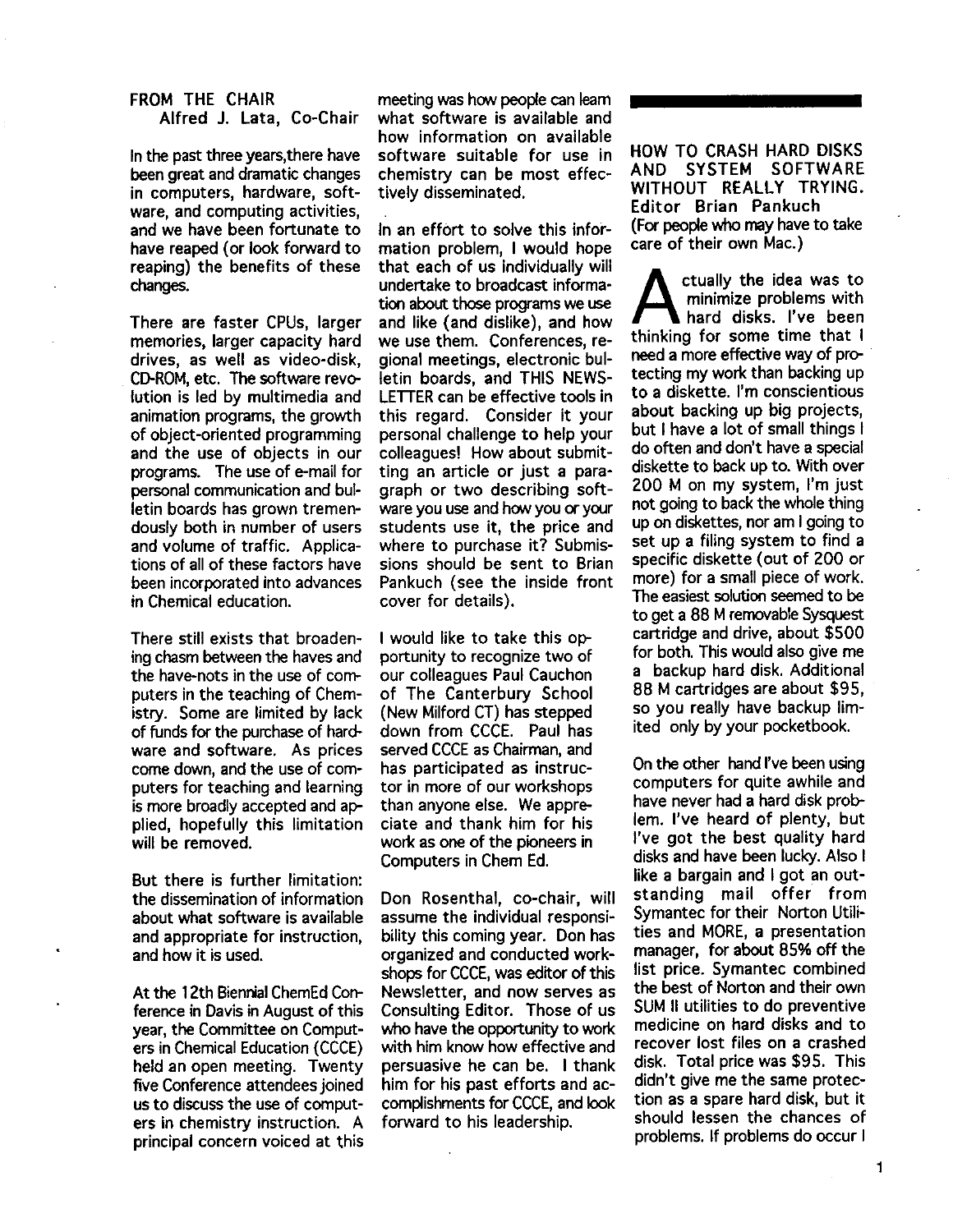have a way of recovering files. It is cheaper and probably easier than backing up 88 M often.

So I bought the Symantec software rather than the hardware. I set it up on my Quadra 700. Installation of Norton was easy. To use some of the utilities such as Disk Doctor was straight forward. The utility chugged through the hard disk and found a number of anomalies- some programmers amuse themselves by giving the date of completion of <sup>a</sup> program 1909 or 2040. Harmless but the Norton disk doctor fixed these and other anomalies.

Next day I decided to use Speed Disk, which optimizes the disk. Files on your disk are usually written to one physical area on the disk at first. As the file changes size the original space set aside may not be large enough. The part that doesn't fit is put into another physical location on the disk. After many repetitions your disk is fragmented. Parts of the same file are all over the disk. Reading the file from the disk will take longer since the reading head has to find each part. This also results in a lot of head movement with additional wear. Speed Disk will put files back into contiguous areas. It will also place files that don't change much in the beginning of the disk and the often modified files at the end where they can grow. This should save a lot of wear on the hard drive mechanism and put off eventual failure. My drive has an estimated mean time between failure of over 22 years, but only a 5 year warranty.

To use Speed Disk you have to run the utility from a disk other than the disk you are checking. Symantec thoughtfully supplied a boot disk for this purpose. I restart my Quadra with this disk, and it comes up in Speed Disk and tells me there is not enough

memory. The Quadra has 20 M of RAM and access to another 300 M of virtual memory! I can't get at the disk to check because it won't let me out of Speed Disk. So I try to restart and the entire system crashes. I try everything I can think of and finally replacing the entire system file lets me restart the computer. I run Disk Doctor and it says everything is great, I restart just to see if it will, and again the whole system crashes. After about 6 hours I learn more about disk utilities than I really want to know.

My problems were first, the Speed Disk program didn't have enough memory set aside for itself, my Quadra had plenty, but programs aren't smart enough to go grab some. You change allotted memory by selecting the utility, then selecting Get Info from the file menu (Command 1). When the Get Info window opens change the 600 K allotted to at least 1000 K. I changed mine to 14,000 K since I have a lot of memory - the more memory set aside the faster Speed Disk will optimize your hard disk (it can take hours). You can't change the allotted memory on the boot disk while you are using it because you can't get at the file. You also can't change this setting while you're using the program (this is true for all programs). Make the change while this diskette is not the startup disk.

The second problem is more general. Most of us use many utility programs ( $INTs$ )  $-$  clocks, calculators, etc., on the screen. I get a lot, and I test a lot. These utilities can change the System software that runs the computer. They frequently take over the same parts of memory. If not well designed they wipe out part of the system memory when they collide. After taking out many of these INITs that I no longer needed, and replacing and updating the system, everything works fine.

As an experiment, I ran Speed Disk on a Mac IIX running System  $6.07 - it$  did exactly the same thing. The SAM virus utility (also made by Symantec) was causing the problem.

Speed Disk ran fine on both machines after removing the problem INITS. This all happened on a weekend so Symantec telephone help was not available. I called even though I had Speed Disk working. As a general preventative Symantec suggested prefixing the Norton file name with a 'z' so it loads last and lessens the chances of problems with other utilities.

ORE I've only started<br>to use MORE, but as I<br>mentioned previously to use MORE, but as I mentioned previously the balloon help under the Mac System 7 makes exploring a lot easier and more interesting. Even in a well-designed program exploring is sometimes quite complicated. I find using balloon help much faster than trying to look through the 5 books (2 books and 3 booklets to be more precise) included with MORE. Also if I do need to look up additional detail in the reference manual, balloon help gives me the name of what I'm looking at. This is an enormous time saver in a complicated program.

his has little to do with chemistry, but tax prepa ration packages can be time savers. I used MaclnTax two years ago and found it very helpful. All the tax forms come up on the screen with help available, and act like spreadsheets. If you add or subtract something, all amounts affected are updated. If you're 3 or 4 forms deep this can save a lot of drudgery. When it works you can automatically move names of banks, charities,